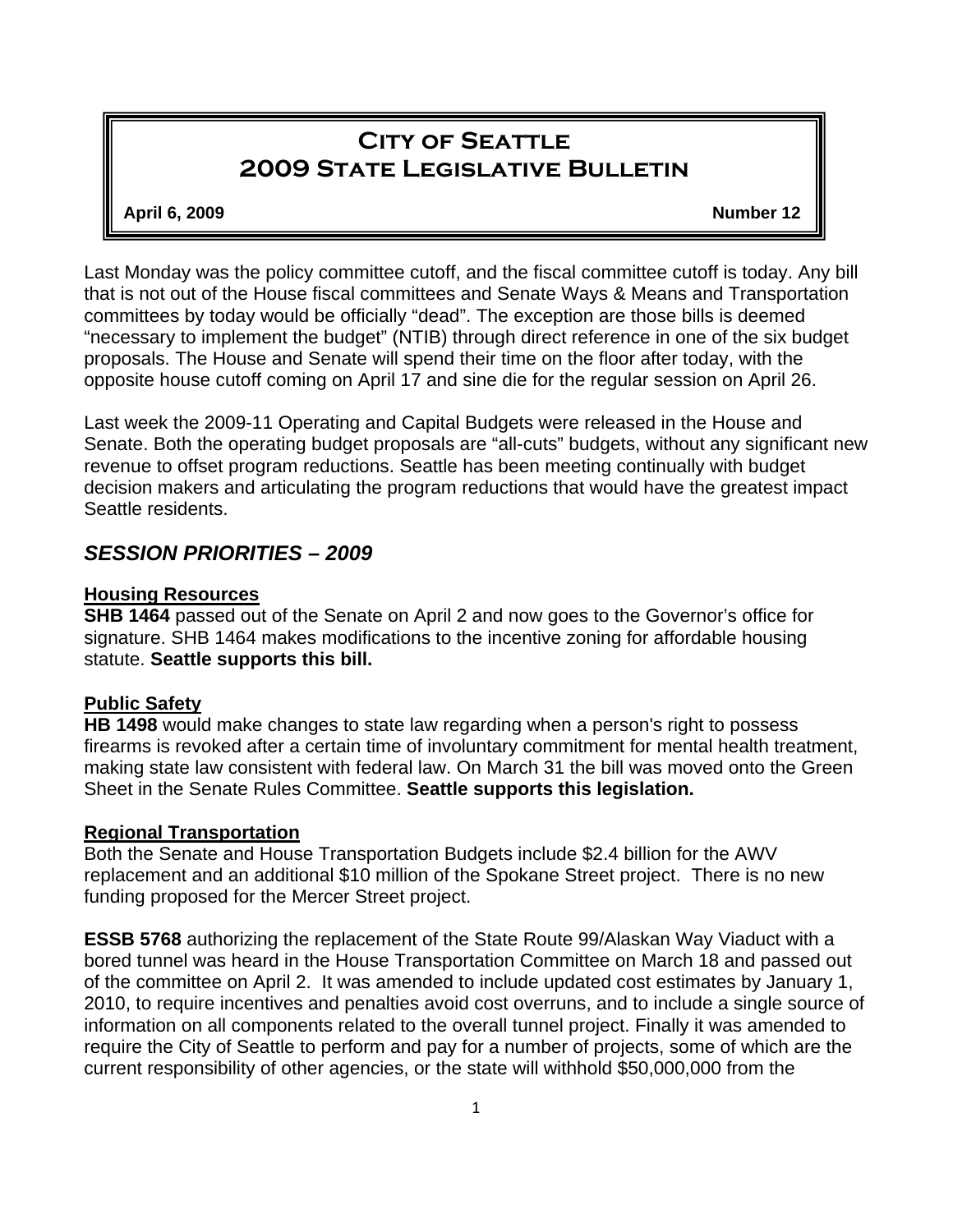Spokane Street project. The project requirements and timelines are such that it could jeopardize the entire project and the \$15.4 million from the federal stimulus package. Seattle is opposed to this last amendment which was also included in the Transportation Budget (**HB 1314**).

### **Health Care**

The Senate Operating budget proposes a decrease of \$4 million for public health during the 2009-11 biennium. The House budget proposes a decrease of \$41 million. These numbers are decreases from the \$68 million currently in the biennial budget.

**2SHB 1985** requires local health districts to comply with minimum health standards as a condition for receiving state funding. This legislation passed out of the Senate Health & Long Term Care Committee and was sent to the Senate Ways & Means Committee. No hearing is scheduled at this time.

### **Education**

**ESHB 2261** moved from the Senate Committee on Early Learning & K-12 Education to Ways and Means on March 30. ESHB 2261 states that the Legislature intends to monitor the progress of developing formulas, processes, and systems and to begin a schedule of implementation in the 2011-12 school year. The Senate version, **ESB 6048**, passed out of the House Committee on Ways & Means on April 4. **Seattle supports these bills.** 

## *STATEMENT OF POLICY – 2009*

### **Civil Rights**

**E2SSB 5688** would expand rights, responsibilities, and protections for registered domestic partners. It was passed out of the House Rules Committee on April 4. **Seattle supports this legislation.**

### **Climate Protection & Environment**

**E2SSB 5138** requires several state departments to develop an integrated climate change response strategy to better enable state and local agencies, public and private businesses, nongovernmental organizations, and individuals to prepare for, address, and adapt to the impacts of climate change. The House Ways & Means Committee passed this bill on April 4. **Seattle supports this legislation.** 

**E2SSB 5735**, by request of Governor Gregoire, was introduced to take steps to implement a regional cap-and-trade program in line with the Western Climate Initiative. **Seattle testified in support of the original legislation**, though the bill has been modified significantly since its introduction. The current version of the bill, though not actually taking any concrete steps toward a cap-and-trade program, does take some worthwhile next steps: 1. It directs the state to continue to be actively engaged in regional and national conversations about the development of a greenhouse gas reduction program; 2. It takes tangible steps toward the closure or overhaul of the Centralia coal-fired plant; 3. It authorizes an alternative fuels corridor pilot project capable of supporting electric vehicle charging, battery exchange technologies,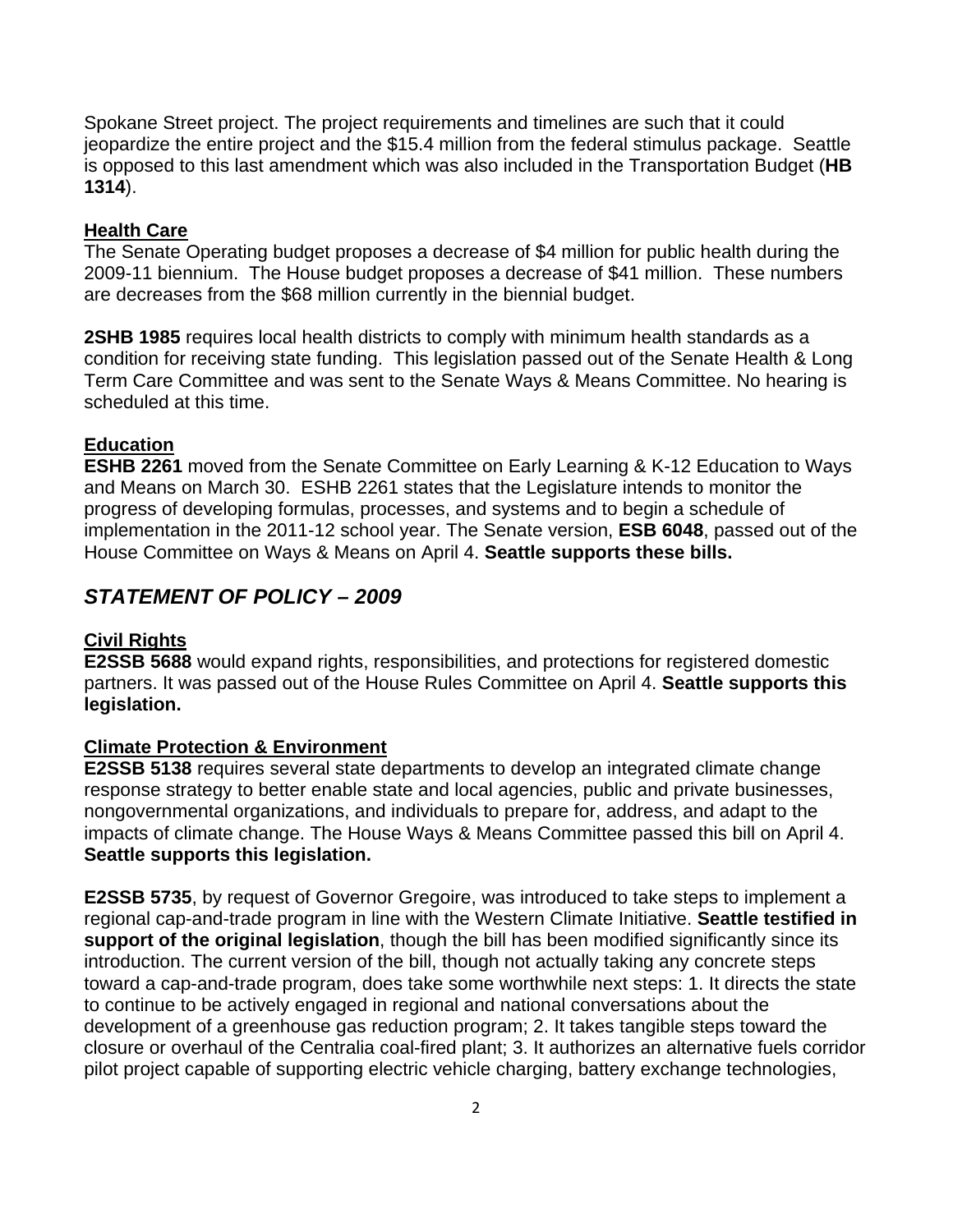and providing alternative fuel distribution. It could still change considerably during the remainder of session. SB 5735 was passed out of the House Ways & Means Committee on April 4.

## **Energy**

**E3SSB 5854** passed out of the House General Government Appropriations Committee to Rules on April 3 with an amendment that prohibits local governments from adopting residential energy codes that exceed the requirements of the state code. The House version, **E2SHB 1747**, was passed to Ways and Means on March 25 and has yet to be heard. These bills promote low-energy-use building codes; disclosure of buildings' energy use scores; financing energy-saving upgrades to existing buildings; and reducing low-income households' utility bills. The original versions of the bills allowed cities and counties to create a "conservation utility"; this authority is removed from the current versions of these bills. **Seattle supports these bills.**

**ESSB 5840** was scheduled for executive session in the General Government Appropriations Committee on April 3 but was not brought up for a vote. While the bill is now technically 'dead' for the session, it has been tied to the Senate Capital budget and will likely re-emerge. ESSB 5840 proposes changes to I-937, the Energy Independence Act. **Seattle supports this bill.**

### **Human Services**

The House and Senate Operating Budgets both make severe cuts to health and human services programs. The Senate budget would maintain the General Assistance-Unemployable account at 80% of current levels, and the House budget would maintain it at 92%. Both cut roughly \$12 million from chemical dependency programs, and roughly \$23 million from mental health services. Both budgets make large cuts to the Adult Day Health Program, with dramatic cuts in the Senate proposal and complete elimination of the program in the House proposal.

### **Infrastructure/Finance**

**SSB 5301** would allow the 0.1% sales tax imposed by the County Council to be used for supplanting of existing funding for chemical dependency or mental health treatment programs. The committee amended the bill to allow supplanting of up to 50% in 2010, decreasing by 10% each year and sunsetting at the end of 2014. Prior to the amendments the bill allowed supplanting of up to 25% in 2010 with decreases by five percent each year until sunsetting at the end of 2014. This bill was passed out of the House Finance Committee on April 3.

### **Planning & Development**

**2SHB 1481** was heard in the Senate Ways & Means Committee on April 3. 2SHB 1481 requires that certain new public and private construction must include parking for electric vehicles and/or electric vehicle circuitry or infrastructure; exempts installation of electric vehicle infrastructure from most State Environmental Policy Act provisions; requires local governments to provide certain parking for electric vehicles; and provides tax incentives for electric vehicle infrastructure. **Seattle supports this bill.**